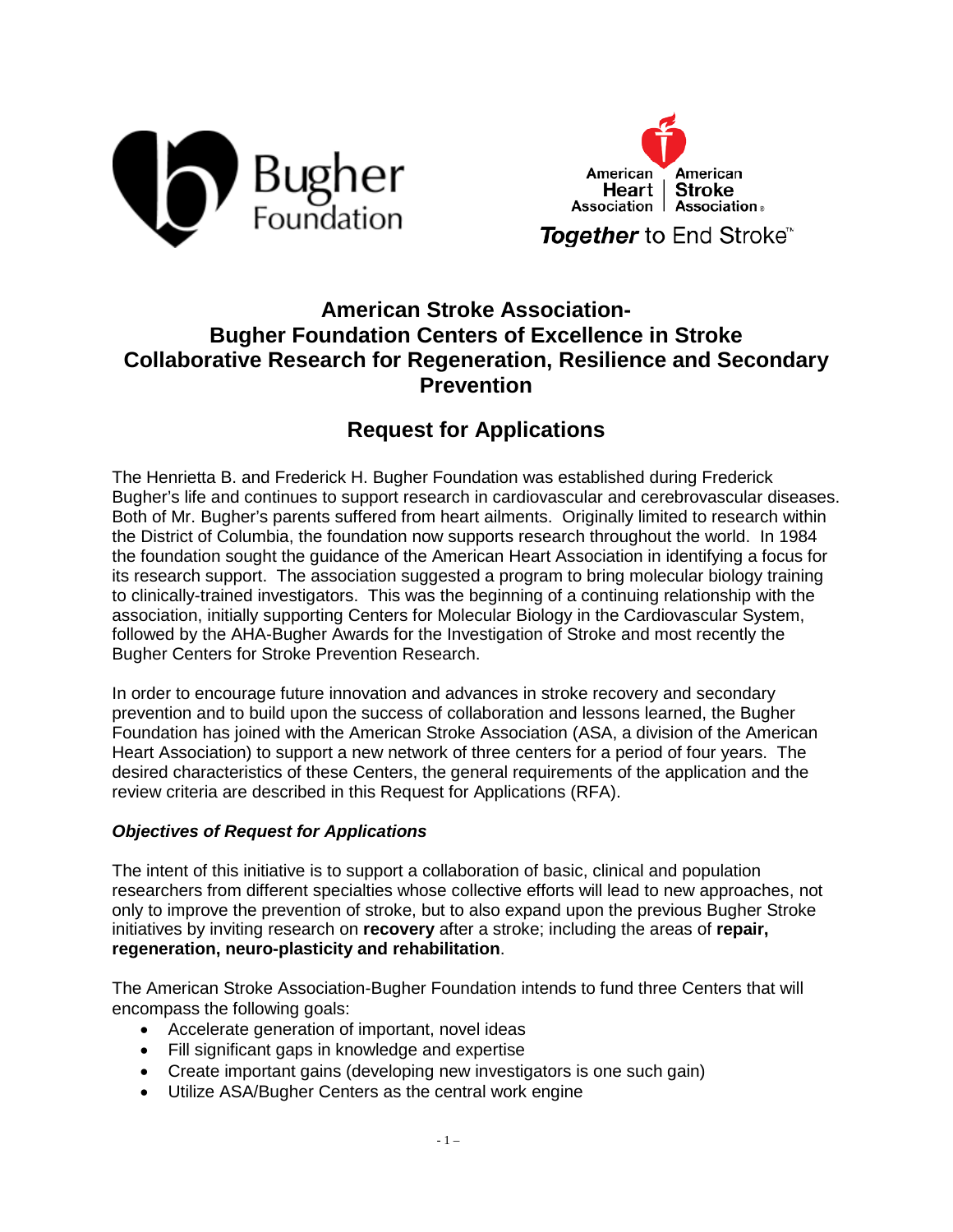- Link research and training components through the program
- Prioritize multidisciplinary approaches with frequent collaborative communications

It is anticipated that the results of the funding and formation of the ASA-Bugher Foundation Centers of Excellence in Stroke Collaborative Research and their linking in this structure will:

- Produce a cadre of new investigators who will energize this field and lead to the generation of an expansion of the numbers of such investigators in later years
- Produce new research results based on the initial ideas of the Centers and on ideas generated by the interaction of the Centers and their investigators
- Provide insights into and report on the challenges and successful mechanisms for active collaboration



Figure 1. Overview of implementation process and network structure

## *Target Science Areas*

The scientific agenda will continue to include a strong focus on prevention, while moving to address it in the setting after TIA/stroke, thus involving **secondary prevention**.

Research in **secondary prevention** could include investigations of the mechanisms underlying repeated strokes; progression from risk factors of TIAs/reversible ischemic neurological deficits to stroke; therapeutic interventions to interrupt or reverse those mechanisms, including behavioral characteristics or changes needed for successful prevention, such as motivation, resilience, the contribution of different psychological traits or states as well as approaches for engaging or improving them.

Research in **recovery** could include investigation of a number of new areas that have emerged in recent years, and would focus on ways in which the brain affected by stroke or endangered by risk factors can preserve, protect or recover function. The recovery aspect could include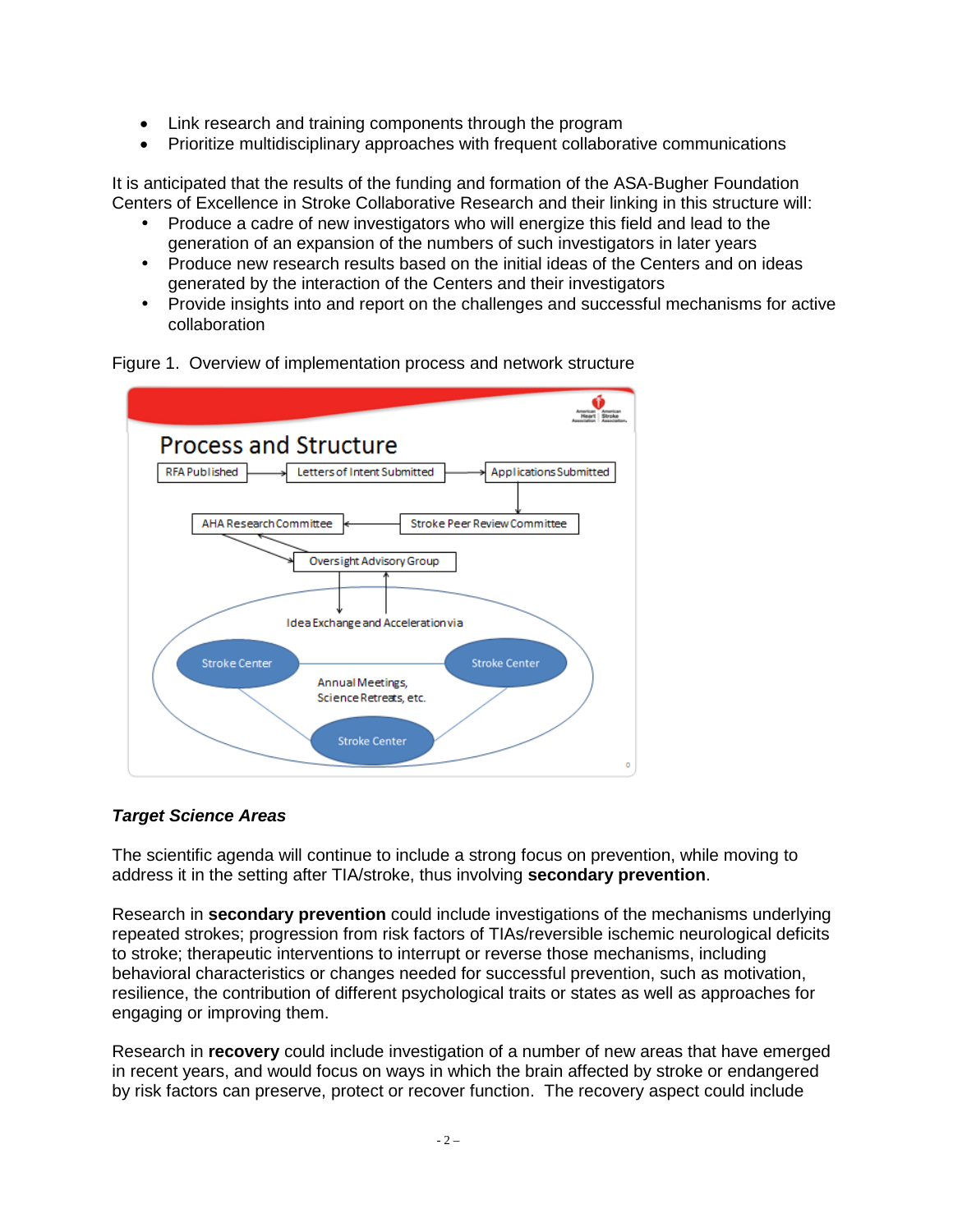recovery of motor and/or sensory function, but also could include recovery of integrative and emotional function as well as higher executive functions, since vascular dementia and cognitive decline can be outcomes associated with stroke.

Examples of interest areas relevant to this RFA include, but are not limited to:

- $\triangleright$  Hibernation (the potential for brain tissue to remain in a non-functional state but with the potential to recover for prolonged periods after stroke
- $\triangleright$  Comparative effectiveness of post-stroke recovery and rehabilitation therapies
- $\triangleright$  Factors that increase resilience and coping in stroke survivors and their families
- $\triangleright$  Brain imaging studies of motor and sensory recovery after stroke
- $\triangleright$  Endogenous pluripotent stem cell function (the existence of cells within the adult body that can produce new cells of various types if identified and properly stimulated);
- $\triangleright$  Inducible progenitor stem cells (cells, again within the adult, that are not functioning as stem cells but can be induced to act as progenitors, giving rise to needed cell lineages);
- $\triangleright$  Trophic factors (chemicals released from cells present in the nervous system in response to newly designed stimuli, and acting in a beneficial way on cells around them); and
- $\triangleright$  Novel methods to repair myelinization of nerve cell processes

In addition, functional MRI has allowed us to visualize the activity of areas of the brain in living humans and non-human primates, opening up new ways to evaluate interventions.

Addressing the emotional and behavioral issues that can accompany stroke, affecting motivation, adherence, and the positive characteristics of resilience are critical to improved quality of life after stroke.

Applications from centers that can engage multiple and integrative approaches to research, including investigators and projects involving or integrating aspects of psychology, neuropsychology, psychiatry, and nursing are encouraged. Priority will be given to projects that include innovative and novel approaches to research in the areas of stroke repair, regeneration, neuro-plasticity and rehabilitation.

## *Collaboration Expectations*

Centers selected for funding will be expected to interact and develop new hypotheses leading to collaborative projects. The purpose of this initiative is to replicate, build upon and refine the successful integration of collaboration into the Bugher scientific research model, which is designed to produce a network of interacting institutions and scientists for collaborative, multidisciplinary research to improve stroke prevention and outcomes. The collaborating centers are expected to share everything from "samples to ideas." A major component of the centers will be the interdisciplinary training of a new generation of scientists who, from their earliest experiences in research, will collaborate with other scientists through monthly meetings with established investigators and annual meetings with other investigators participating in the centers, and through the availability of on-site collaborations/training at other centers within the network. The centers will be expected to work with the Oversight Advisory Group to define the strategies for leadership in training and interdisciplinary collaboration, as well as a clear commitment to collaboration with other disciplines and other centers.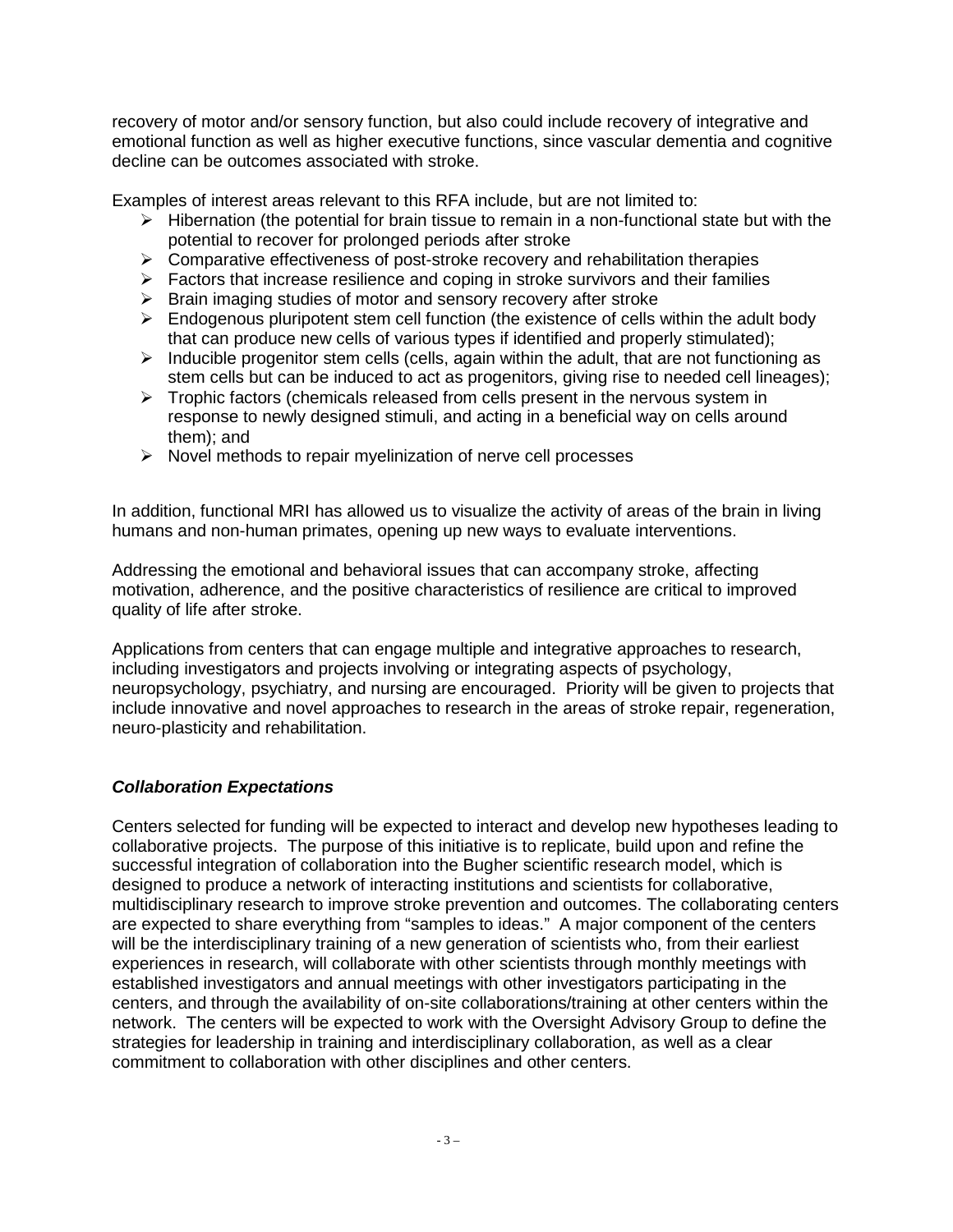Additional funding will be provided for these collaborative projects. After award activation, Centers will be expected to develop cross-center collaborative projects. These projects will be presented to the Oversight Advisory Group for review and the top 1-3 projects will be awarded the additional funds.

At the end of the award period, the processes used to develop these collaborations will be reported and a comparative analysis will be done to assess the success of this newest Bugher initiative as compared to the previous Bugher initiative.

A major component of the Centers selected for funding under this initiative will be their ability to foster a successful program for the interdisciplinary training of a new generation of scientists who, from their earliest experiences in research, will collaborate with other scientists through monthly meetings with established investigators and annual meetings with other investigators participating in the Centers. An ultimate product of this program will be the creation of a report on the challenges and results of active collaboration.

#### *Disciplines and Expertise*

- 1. Within the scope of stroke research, scientific disciplines may range from basic to clinical to population with bridges to translational research. At least two of these three areas must be included in submitted proposals. Areas of recovery, secondary prevention, nursing, psychology, psychiatry and neuropsychology are strongly encouraged.
- 2. Representation on the team should include the breadth of basic, clinical and population expertise because a key component of the program is a multidisciplinary training program to give fellows basic, clinical and population exposure with links to translational research.
- 3. The Center Director should be recognized nationally for stroke research and for his/her ability to build collaborations outside of his/her own institution. The Center Director is not required to have a background in basic laboratory research.
- 4. The Center team should be made up of not only research scientists, but also include healthcare professionals dealing with the psychological, emotional, behavioral, and physical rehabilitation aspects of the study subjects.

#### *Program Structure*

The development of each Center will be the responsibility of the Center Director, who will coordinate the scientific projects, the cross-center collaboration and the training program. The Director will provide administrative and scientific leadership and will be responsible for the organization and operation of the Center, and for communication with the AHA and the ASA/Bugher Foundation Stroke Oversight Advisory Group.

Each Center application is required to:

• Include at least two (2), but no more than four (4), projects that are basic, clinical and/or population studies that move towards translational research. Centers cannot submit an application in which all projects are basic science; but should include a combination of the research classification areas. At least one of the proposed projects must be a clinical and or population study.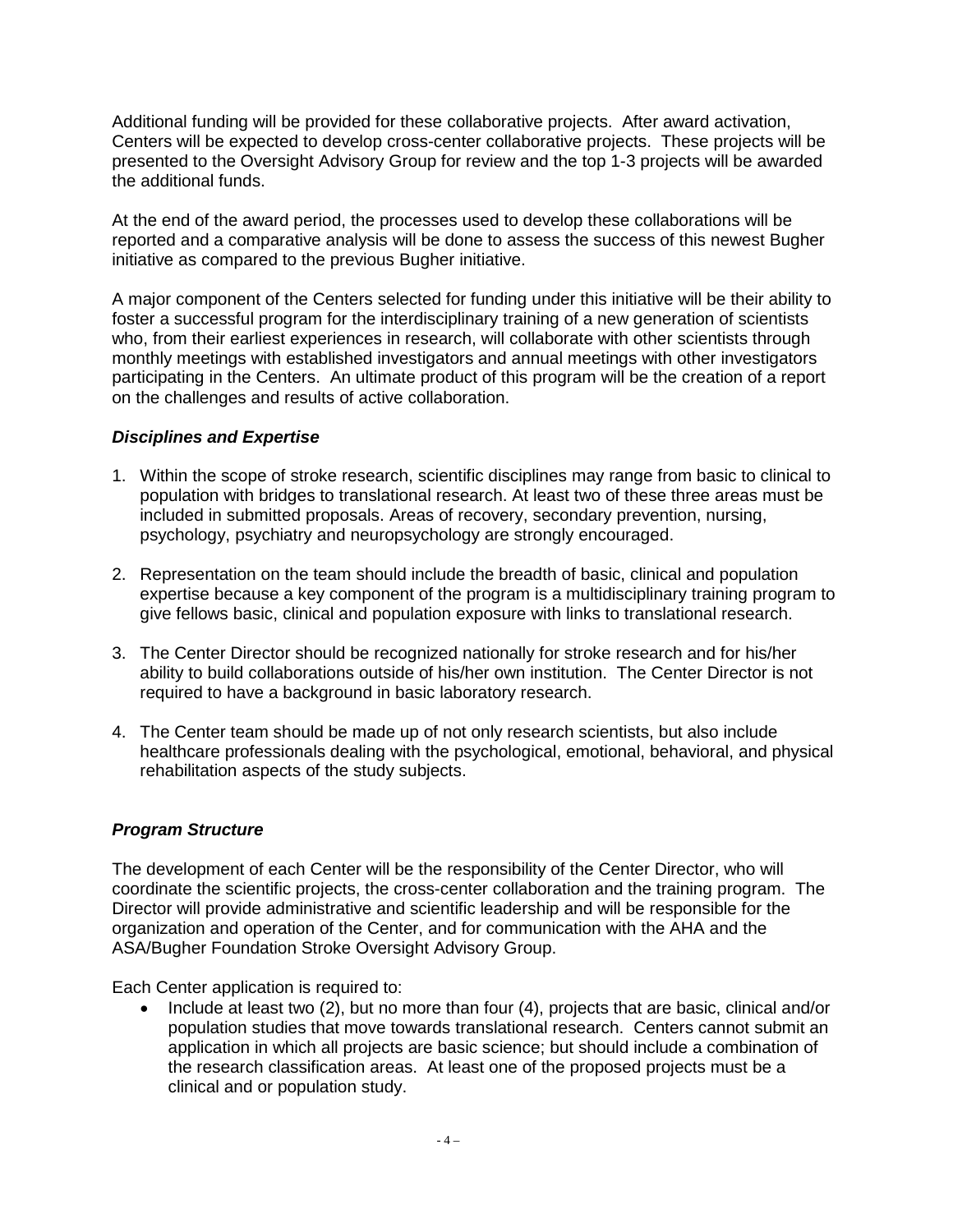• Include projects that will investigate secondary prevention, regeneration, recovery and rehabilitation as described above.

Fellowship Training Requirements:

- Each center will provide a multidisciplinary training program to give fellows basic, clinical and translational research experience.
- Each center will train 4 fellows during the period of the award (each of the four fellowships will last two years, with two fellows commencing in year 01 and two fellows commencing in year 03).
- Each center will provide professional, non-medical training in the form of presentation and communication skills.

Collaboration Requirements:

- Centers will be expected to meet and collaborate with each other through interactions and meetings to accelerate information exchange and ideas;
- Centers will be expected to comprise a team that meets on a regular basis and develops one or more collaborative projects
- Centers will collaborate and participate in producing an end-of-award report about the challenges, mechanisms and successes of the Centers' collaborations;
- Centers will consider themselves part of the ASA-Bugher Foundation Center of Excellence in Stroke Collaborative Research Network.

#### *Eligible Institutions and Investigators*

Awards are limited to non-profit institutions in Canada, Mexico and the United States, such as universities and colleges, public and voluntary hospitals, laboratories, research institutes, and other non-profit institutions that can demonstrate the ability to conduct projects and organize a center. In the United States, applications will not be accepted for work with funding to be administered through any federal institution or work to be performed by a federal employee, with the exception of Veterans Administration employees. In Canada and Mexico, applications will not be accepted from investigators employed at government facilities or by government agencies, even if they also hold a university appointment.

The Centers are not transferable to other institutions. The projects described can have no scientific overlap with other funded work. An institution may submit only one ASA-Bugher Center application for this competition. The application may include individuals and/or projects at more than one institution, provided there is exhibited evidence for a successful close personal and geographical interaction among research and training personnel. It is the responsibility of the submitting institution to ensure that only one proposal is submitted for the institution or to coordinate across several institutions to create a single application. The applicant institution will maintain fiscal responsibility for the Center award. The appropriate Grants/Sponsored Programs Officer and Institutional Officer should submit the proposal.

Directors and Principal Investigators of projects of the Centers must possess an M.D., Ph.D., D.O., D.V.M., or equivalent doctoral degree at time of application. They should be faculty or staff members of the non-profit applicant organization at application. Directors and Principal Investigators of projects of the Centers may hold another AHA award simultaneously. The Center Director may submit a Center project proposal. There is no minimum percent effort requirement for the Director or Principal Investigators (PI) in the Center, though Director or PI salary requested must be proportional to the percent effort devoted to the Center.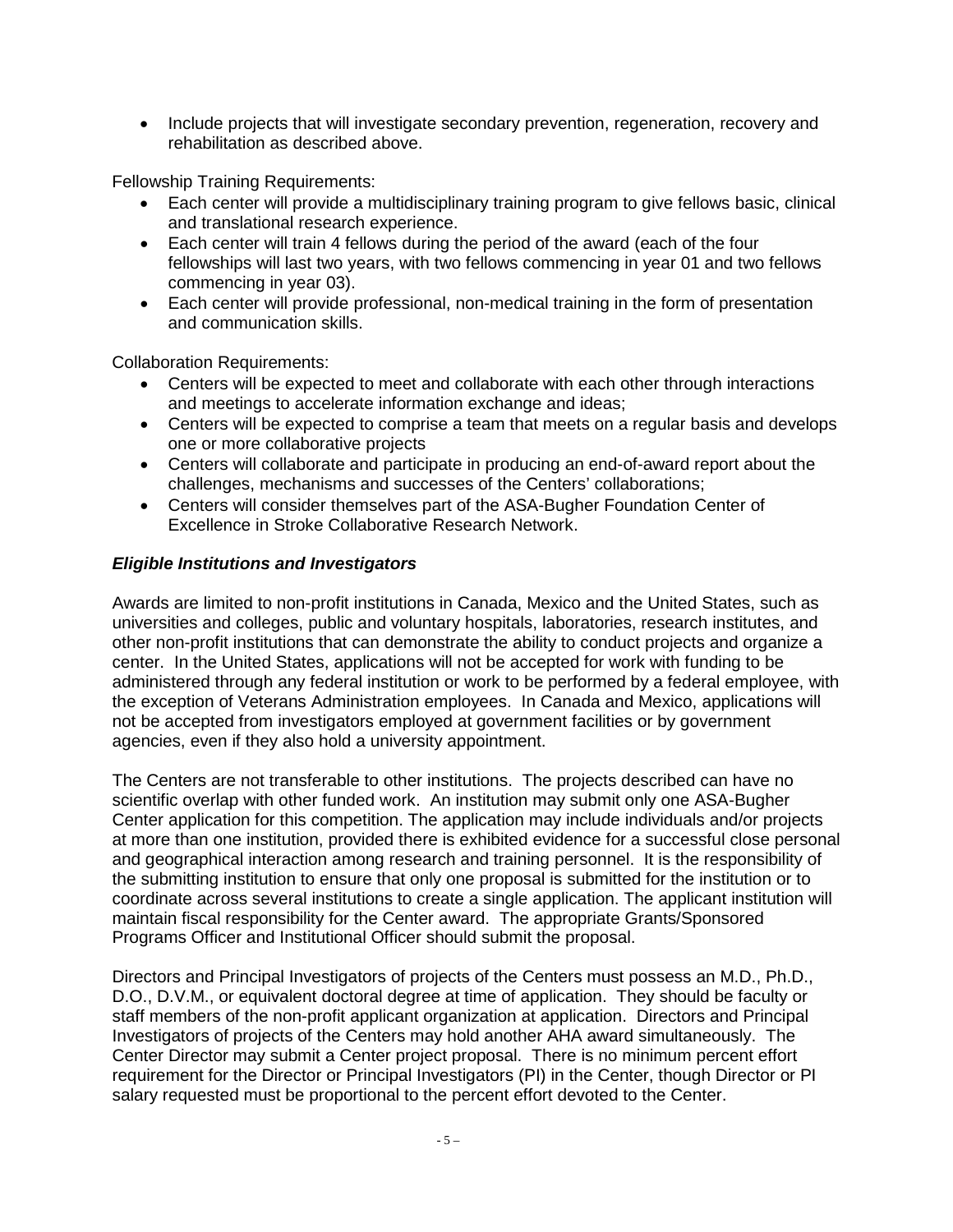The Center Director must demonstrate expertise in the area of stroke research, with a demonstrated ability to build collaborative groups. The Director must demonstrate a successful history of leadership in training and interdisciplinary collaboration. A clear demonstration of the Director's commitment to collaboration with other disciplines and other Centers is required.

The responsive application will demonstrate a history of successful clinical and laboratory postdoctoral fellowship training with a plan to continue the program or a strong plan to develop a successful program. Experience and training in stroke recovery and/or secondary prevention, is encouraged. In addition, training in general laboratory research, translational research and clinical research concepts as well as collaborative research must be described in the application. A viable source for identifying and recruiting trainees must be presented in the application and while trainees are not required to be named at the time of the application submission, the first set of fellows must be identified by July 1 of 2014. The trainee fellows must possess an M.D., Ph.D. or equivalent doctoral degree at the time of participation in the program. Collaborative interdisciplinary training programs are encouraged. An emphasis on translational research with laboratory training for clinically trained fellows and clinical training for laboratory fellows is also encouraged.

## *Citizenship Requirements for U.S. Directors, Principal Investigators and Fellows*

Directors at **U.S. institutions** must have one of the following designations:

- U.S. citizen
- Permanent Resident
- Pending Permanent Resident (must have applied for permanent residency and have filed Form I-485 with the U.S. Citizenship and Immigration Services and have received authorization to legally remain in the U.S., having filed an Application for Employment Form I-765)

Principal Investigators of proposed projects at **U.S. institutions** must have one of the following designations:

- U.S. citizen
- Permanent Resident
- Pending Permanent Resident (must have applied for permanent residency and have filed Form I-485 with the U.S. Citizenship and Immigration Services and have received authorization to legally remain in the U.S., having filed an Application for Employment Form I-765)
- H1-B Visa temporary worker in a specialty occupation
- O-1 Visa temporary worker with extraordinary abilities in the sciences
- TN Visa NAFTA professional

Named fellows of the Centers at **U.S. institutions** must have one of the following designations:

- U.S. citizen
- Permanent Resident
- Pending Permanent Resident (must have applied for permanent residency and have filed Form I-485 with the U.S. Citizenship and Immigration Services and have received authorization to legally remain in the U.S., having filed an Application for Employment Form I-765)
- E-3 Visa special occupation worker
- F-1 Visa student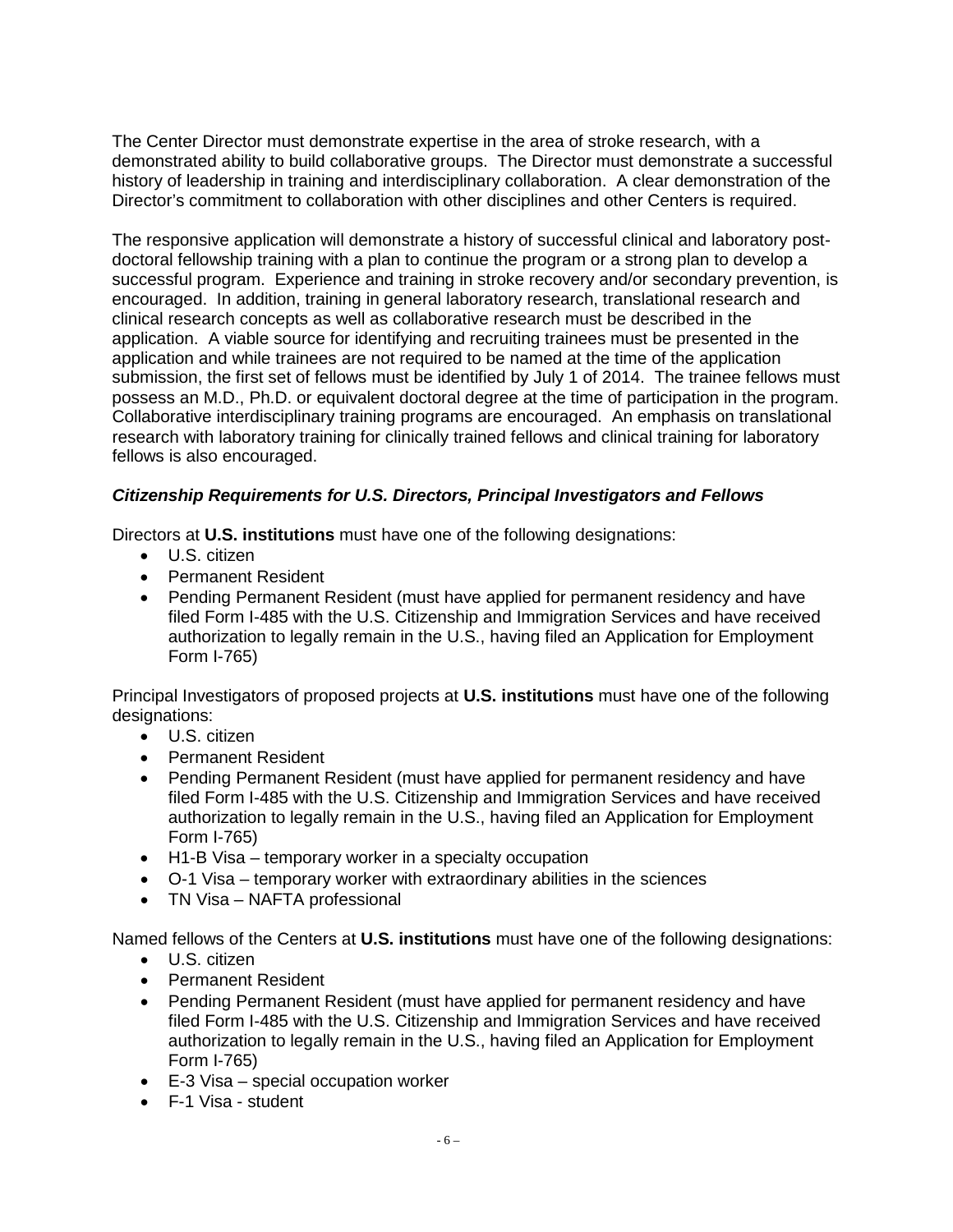- H1-B Visa temporary worker in a specialty occupation
- J-1 Visa exchange visitor
- O-1 Visa temporary worker with extraordinary abilities in the sciences
- TN Visa NAFTA professional

All awardees must meet the citizenship criteria throughout the duration of the award.

Named fellows of the Centers at U.S. institutions must hold a Ph.D., M.D., D.V.M. or equivalent doctoral degree and commit 75 percent effort to research training. A named fellow may not hold another fellowship award, although the institution may provide supplemental funding. Fellows may not hold a faculty or staff appointment, with the exception of M.D.'s or M.D./Ph.D.'s with clinical responsibilities. These fellows may hold a title of instructor or similar due to their patient care responsibilities, but must devote at least 75 percent of effort to research training. A named fellow may have been the recipient of an AHA fellowship, but may not hold an AHA affiliate fellowship, AHA Fellow-to-Faculty Transition Award and ASA-Bugher Center of Excellence in Stroke Collaborative Research fellowship simultaneously.

#### *Additional Eligibility Requirements for Canadian or Mexican Directors, Principal Investigators and Fellows*

Directors and Principal Investigators at Canadian or Mexican institutions must be employed (have an academic or institutional appointment) at an eligible institution in a position that permits them to engage in independent research activities for the duration of the award.

Named fellows of the Centers at Canadian or Mexican institutions must hold a Ph.D., M.D., D.V.M. or equivalent doctoral degree and commit 75 percent effort to research training. A named fellow may not hold another fellowship award, although the institution may provide supplemental funding. Fellows may not hold a faculty or staff appointment, with the exception of M.D.'s or M.D./Ph.D.'s with clinical responsibilities. These fellows may hold a title of instructor or similar due to their patient care responsibilities, but must devote at least 75 percent of effort to research training.

*Note: Country of residence is not a selection criterion. The ASA and the Bugher Foundation do not make any assurance that grants will be awarded in all eligible countries in any given award period.*

#### *Application Submission Process*

Only one Center proposal, including multiple research project proposals, may be submitted from an institution. Each Center application should have only one (1) Center Director. Co-Directors will be in name only and will not be recognized on official documents or publications. Institutions that are part of the prospective Center's application are not eligible to submit a separate Center application. The completed application must include the primary Center application and multiple (at least two) individual research project applications. The components of the application are described below.

Application information, forms and instructions for the ASA-Bugher Foundation Centers of Excellence in Stroke Collaborative Research will be available on the American Heart Association's web site [\(http://www.americanheart.org/research\)](http://my.americanheart.org/professional/Research/Research_UCM_316889_SubHomePage.jsp) by approximately April 1, 2013. Applications will only be accepted through AHA's online research system – Grants@Heart.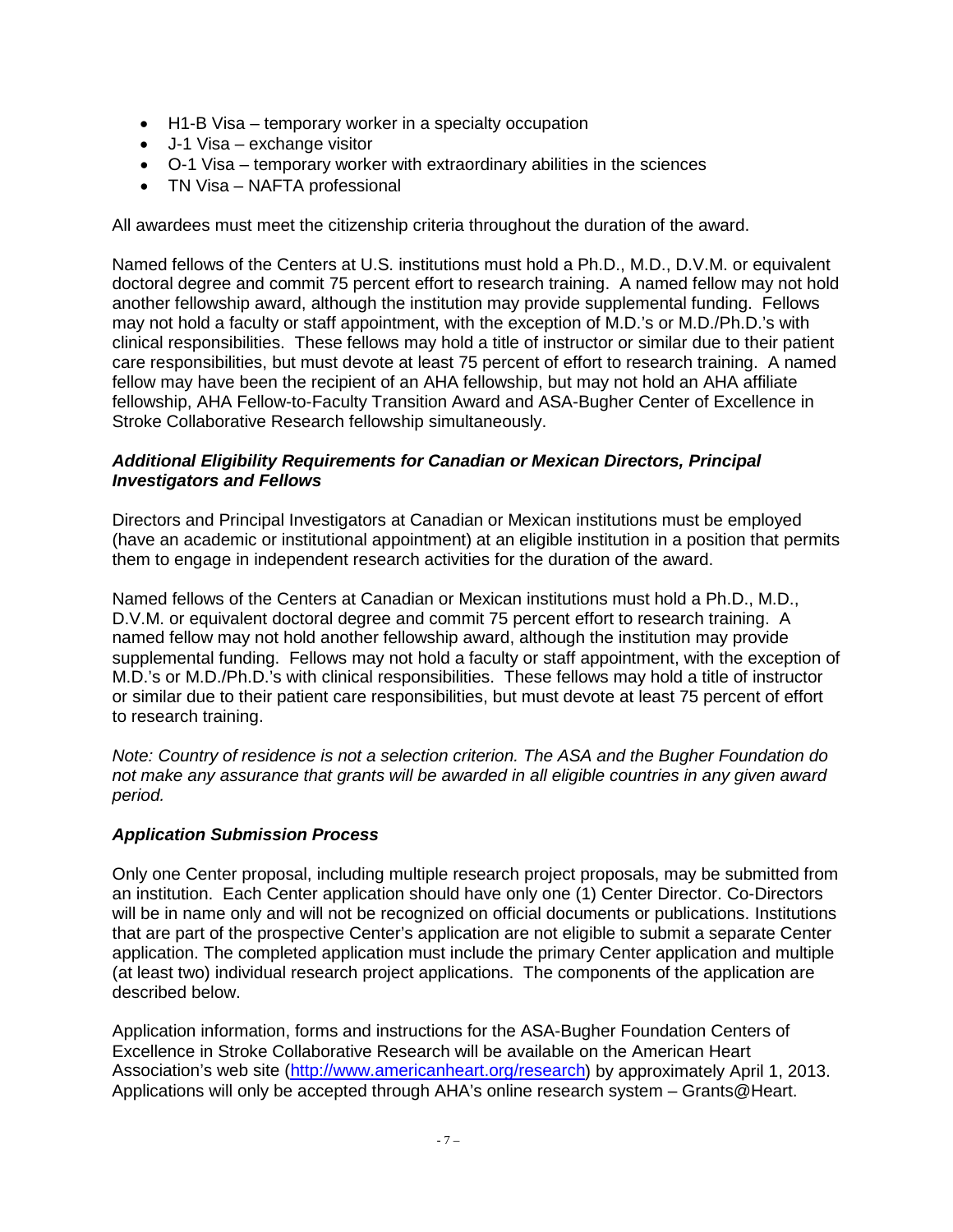## *Components of Application*

## Primary Center Application

The Director of the proposed Center must submit an umbrella application which consists of the following components:

- 1) vision for the Center *(a clear, unifying central theme to which each research project application relates);*
- 2) information regarding the Director;<br>3) information regarding any current c
- information regarding any current cerebrovascular research programs and any history of successes in cerebrovascular research;
- 4) a detailed description of the proposed multidisciplinary training program for the ASA-Bugher Center of Excellence in Stroke Collaborative Research Fellows' two-year fellowships (basic, clinical and/or translational research exposure), including information regarding the evaluation of prospective fellows and how funded fellows' ongoing progress will be evaluated; in addition to participating in annual Center meetings, institutions are expected to incorporate collaboration with established investigators at other institutions through regular meetings;
- 5) information regarding the identification of a faculty/staff member at the Center institution or affiliated institutions (if appropriate) with the leadership skills to bring team-building and professional/organizational development to the collaborative process;
- 6) information on current training programs and training grants within the Center institution and affiliated institutions (if appropriate);
- 7) information regarding other faculty/staff members at the Center institution and affiliated institutions (if appropriate) who will be submitting research projects;
- 8) information on research funding available to the Director and proposed Principal Investigators on Center research projects;
- 9) information on collaborative research within the Center institution and affiliated institutions (if appropriate) and their ability to integrate and collaborate with other institutions;
- 10) information on facilities available to support the Center and affiliated institutions' (if appropriate) research projects;
- 11) an overview of the estimated four-year budget for the Center.

## Center Research Project Applications

A Center application must include at least two (2), but no more than four (4) research projects related to stroke recovery, secondary prevention, including the areas of repair, regeneration, neuro-plasticity and rehabilitation. **A prospective Center application must contain proposed projects that include elements of basic, clinical and/or population research with bridges to translational science.** The set of projects proposed by a Center will be reviewed as a group, but will be scored separately in the first phase. The Peer Review committee has the ability to cut a project from the Center if it is deemed inappropriate or not competitive. Centers should submit their most competitive projects feasible within the budget described for a Center.

The Principal Investigator of each proposed research project must submit an application which consists of the following components:

- 1) required application forms
- 2) investigator's qualifications
- 3) specific project aims
- 4) background and significance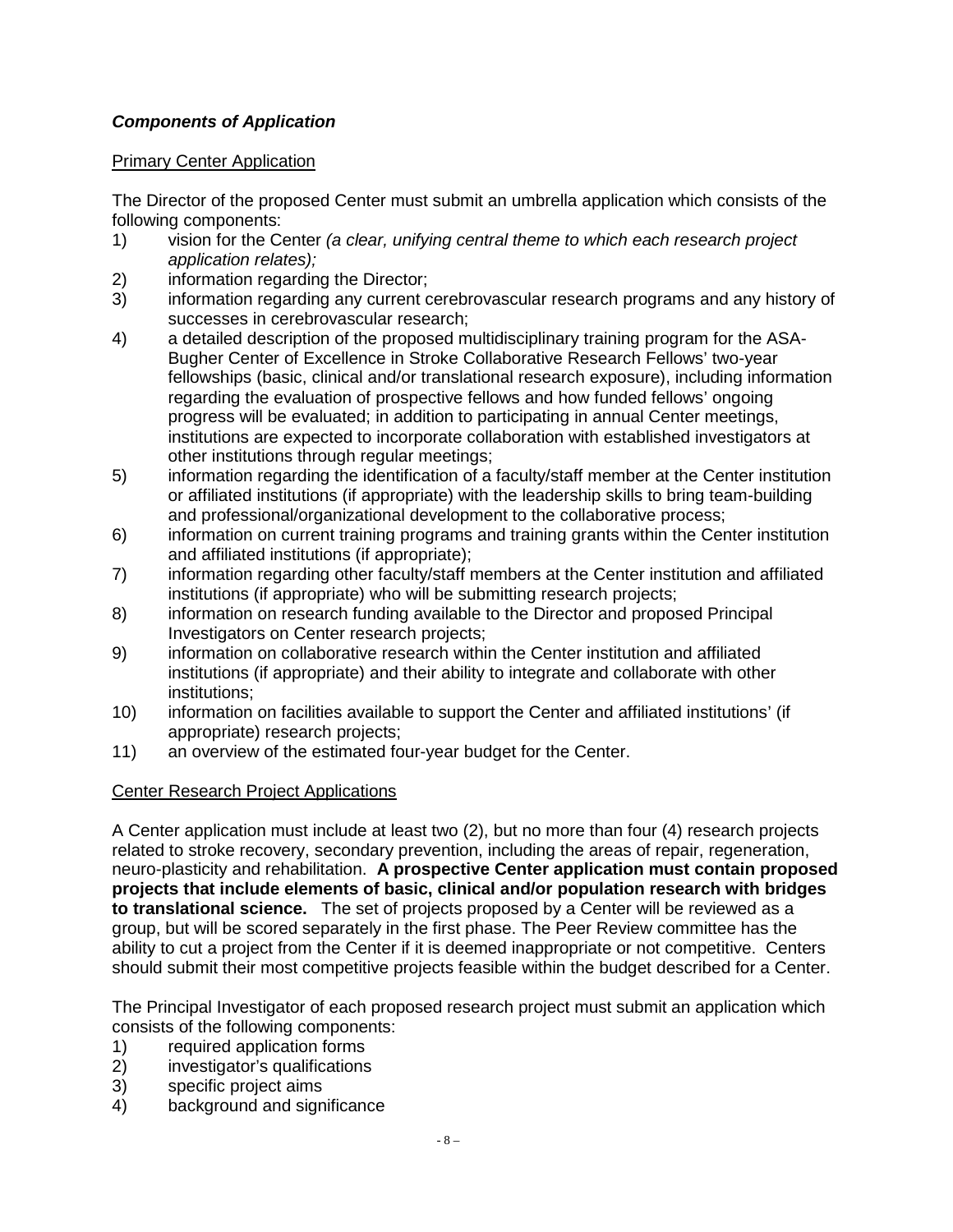- 5) previous work on the same or related problems<br>6) contemplated methods of approach to problem
- contemplated methods of approach to problem
- 7) evidence of successful collaboration with other Center members
- 8) ethical aspects with regards to animal and human subjects

#### *Peer Review Process*

Review of the applications will be conducted by the American Heart Association and will occur in two phases. For the first phase, a peer review committee of volunteer scientists will be assembled to review all the submitted Center applications. Appropriate scientific expertise will be sought to review the applications received. Each application will be reviewed in depth by a minimum of 3 peers and more than likely 4 reviewers will be analyzing each aspect of the submission, i.e. Center, Projects, Training Program and Collaboration. These reviews will be presented to a peer review panel of twelve or more. At the discretion of the review committee, and based upon the preliminary scores assigned to an application by the assigned reviewers, a streamlined review may be conducted for any application. After discussion of each Center proposal, each panel member will score each application, using the current AHA review scoring system. The Centers and their projects will be ranked, based upon the average merit scores and percentile ranking of the panel members' scores.

A second stage of the review will then be conducted with only the highest ranked Center applications, and will include a "reverse site-visit" presentation to the AHA review group by the Center Director and select members of the Center team, a minimum number of participants, to be decided, will be invited to the presentation. Reviewers will score the Centers as a whole following the presentations, with the average of the reviewers' scores providing the final ranked list of applications. The ranked list will be reviewed by the AHA Research Committee, and the three Centers with the highest rank will be funded, contingent upon resolution of any policy concerns.

## *Peer Review Criteria*

The following major factors will be considered in the evaluation of each Center. These factors are intended to assist applicants in determining the appropriateness of candidacy. All of the factors will be entered into the deliberations of the peer review committee, and the relative weight given each factor may differ from case to case. These factors are not listed in any specific order of priority.

## *Peer Review Scoring Algorithm*

**I. Projects** – Potential impact of the project on stroke recovery and secondary prevention; strengths of applicant investigators and collaborations (qualifications, expertise and productivity); scientific content; background; preliminary studies; detailed specific aims; approach detail; analytical plan; sample size; data management; proposed productivity; significance; innovation; individual project scientific merit; and total project coordination (within and among projects). (30%) of total evaluation

**II. Training component** – A detailed plan for developing and implementing a training program that includes clinical (M.D.) training in translational research and Ph.D. training in clinical stroke investigation; opportunities for non-medical training including communication and presentation skills; didactic and practicum training opportunities; ability to track trainees; conferences and meeting participation for trainees; documentation of a ready supply of fellows; qualifications and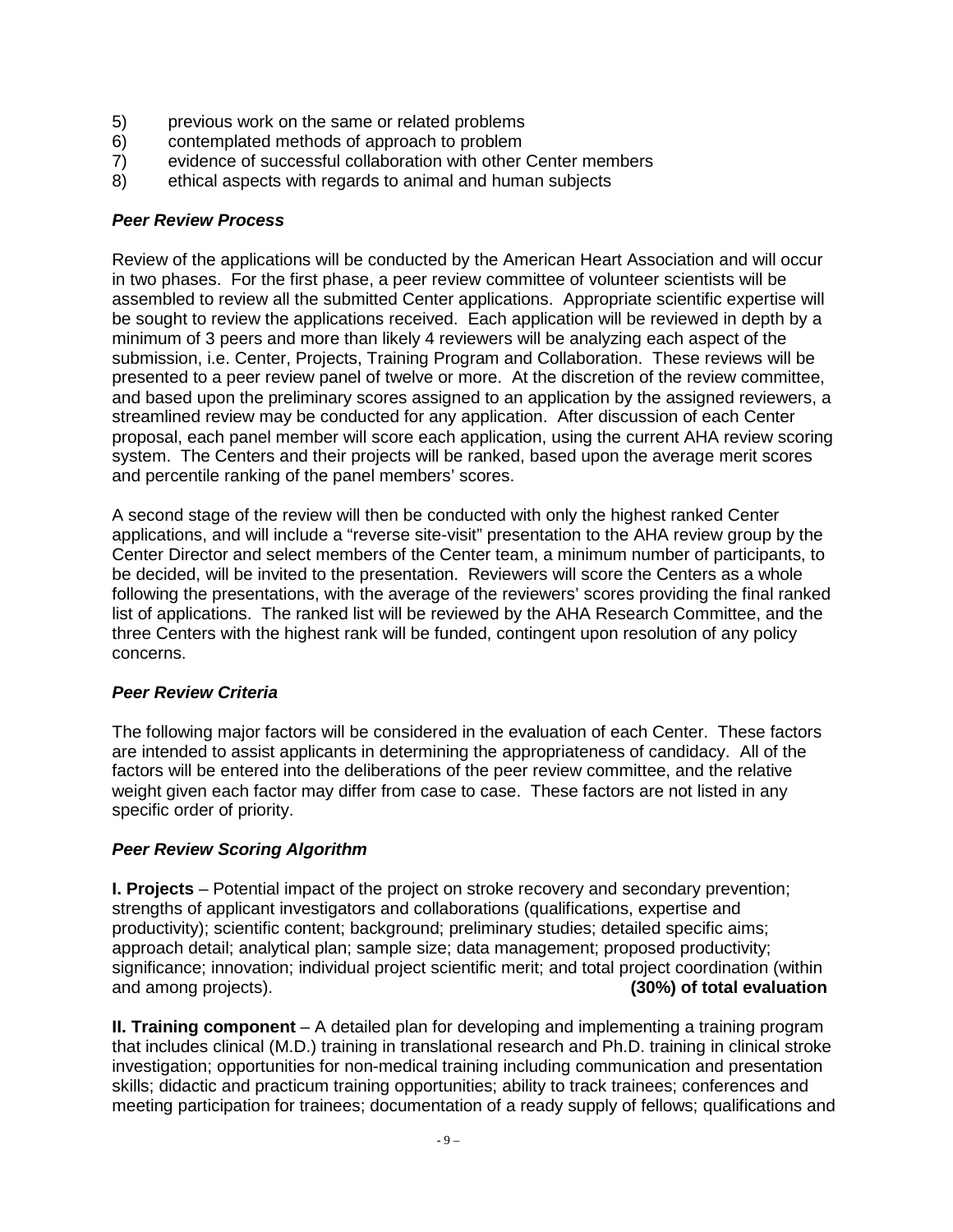characteristics of any current or anticipated trainees and history of successful fellowship training for clinicians and academic researchers. **(20%) of total evaluation**

**III. Collaboration** – History, ability and commitment to collaborate with other institutions, investigators and within the applicant institution. Defined and detailed process for collaboration with other sites in addition to within and among the proposed different projects; plans to actively participate in a collaborative network. Evidence of formal training in leadership skills with an emphasis on collaborative leadership will be favorably reviewed. **(30%) of total evaluation**

**IV. Center Director** – Demonstrated ability to lead others, along with experience and commitment to the success of the Center, the projects contained within, and the Network as a whole. Documented evidence of willingness to collaborate with others outside their institution to share ideas, science, etc. to progress the field of stroke research. (10%) of total evaluation share ideas, science, etc. to progress the field of stroke research.

**V. Investigator team** – Qualifications of each PI to provide scientific and administrative leadership for their respective projects; demonstrated commitment of each PI, and experience with stroke and stroke related studies; quality of interdisciplinary research team; qualifications of co-investigators; training experience.  $\overline{\text{co-investigators}}$ ; training experience.

**VI. Environment** – Institutional commitment, resources and facilities to sustain the Center; institutional resources available to complete the project; analytical resources available to the project. **(5%) of total evaluation**

## *Reverse Site Visit Expectations*

If a center is selected to move to the  $2<sup>nd</sup>$  phase they will have the critiques and committee member comments available electronically at the time of notification. The Center will have anywhere from 3-4 weeks to prepare for the reverse site visit. The committee members will listen to the presentation in response to the critiques, plus any additional information that is presented. There will be a question and answer period, so the actual presentation should not be more than 30 minutes, which will allow for responses and follow-up questions from the panel. The entire reverse site visit will last approximately 45 minutes.

#### *Human Subjects and Ethical Considerations*

All applications are expected to adhere to American Heart Association research program policies and standards including those regarding the ethical treatment of human subjects and animals, as well as the policy addressing inclusiveness of study populations relative to gender, race, age and socioeconomic status. Funding is contingent upon institutional animal care and use committee and human subjects institutional review board approval, if applicable. Any ethical concerns identified via the review process shall be forwarded to the AHA Research Committee for consideration.

[http://my.americanheart.org/professional/Research/FundingOpportunities/ForScientists/Policies-](http://my.americanheart.org/professional/Research/FundingOpportunities/ForScientists/Policies-Governing-All-Research-Awards_UCM_320256_Article.jsp)[Governing-All-Research-Awards\\_UCM\\_320256\\_Article.jsp](http://my.americanheart.org/professional/Research/FundingOpportunities/ForScientists/Policies-Governing-All-Research-Awards_UCM_320256_Article.jsp)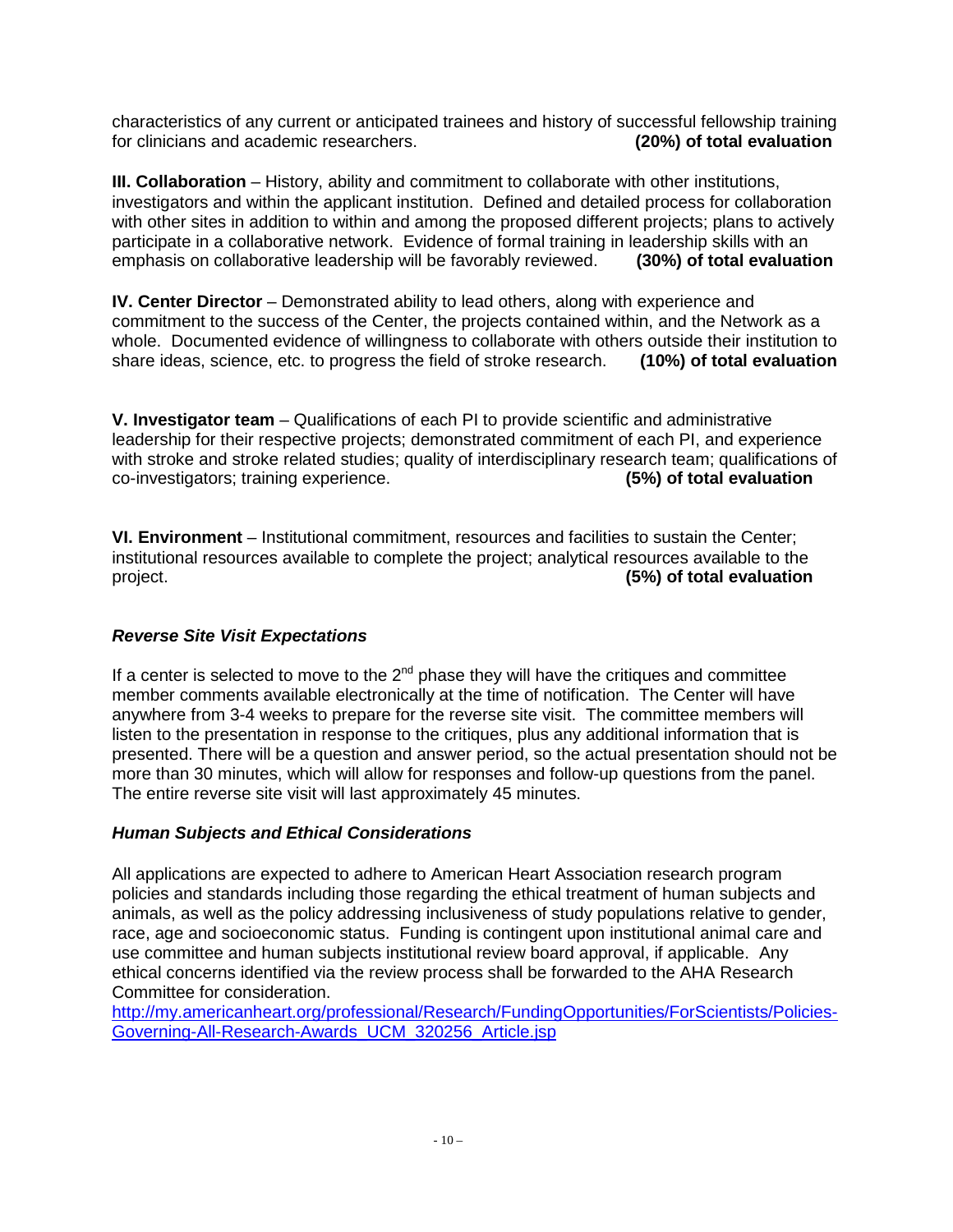## *Oversight Advisory Group*

Once the Centers are selected, the ASA-Bugher Foundation Oversight Advisory Group will provide external oversight for the Centers and serve in an advisory capacity to the Centers. Anyone who applies to the Program and is funded will not be considered for membership on the Advisory Group, though Center Directors will be required to report to and meet with the Advisory Group regularly. The Oversight Advisory Group will offer advice and/or recommendations to the AHA Research Committee's National Research Program Subcommittee on possible changes to the program and other issues, as appropriate.

Responsibilities of the Oversight Advisory Group include:

- Monitoring the scientific progress of the Centers and Center Projects
- Overseeing and annually evaluating the program, including an evaluation of the progress of the trainees, and making recommendations regarding continuation to the National Research Program Subcommittee
- Monitoring general implementation of collaborative efforts within and among Centers. The Advisory Group will exert pressure on the Centers to change traditional culture by rewarding collaboration. There will be stated consequences for Centers that do not fulfill their obligations, including a statement that annual award renewal is contingent upon appropriate progress and collaboration with others.
- Making recommendations to the AHA Research Committee's National Research Program Subcommittee regarding management of the program

The Advisory Group will include:

- leading established investigators in stroke who are not funded by the Program
- investigators committed to collaboration and multidisciplinary approaches
- at least one member who is a specialist in organizational development to ensure that the program is structured to facilitate collaboration
- at least one member who is a specialist in recovery, psychiatry, psychology, neuropsychology and/or nursing
- a representative from the AHA Research Committee's National Research Program Subcommittee.

#### *Network Membership Responsibilities*

One of the key objectives of this initiative is to encourage collaboration among the stroke prevention Centers, both in training and research efforts. An important component of the initiative is a multi-disciplinary approach both within and among Centers. The structure of the network will include sufficient components to maximize the collaboration among Centers. The Oversight Advisory Group will track collaborative activities, provide incentives for collaboration, and develop and implement a plan for regular dialogue among the Center participants. The entire network should operate as a team.

The initiative will begin with a meeting of all key staff from the Centers and the Oversight Advisory Group. This meeting, among other things, provides a forum for determining the nature and extent of the collaboration. Subsequent meetings, teleconferences, and other interactions among the Centers will occur throughout the duration of the initiative. The institutions in which the Centers are located must provide assurance that no barriers exist to thwart collaboration. A minimum requirement of the Centers is that they agree to change any local data collection system to a common one appropriate to the network. Technological support for this multi-site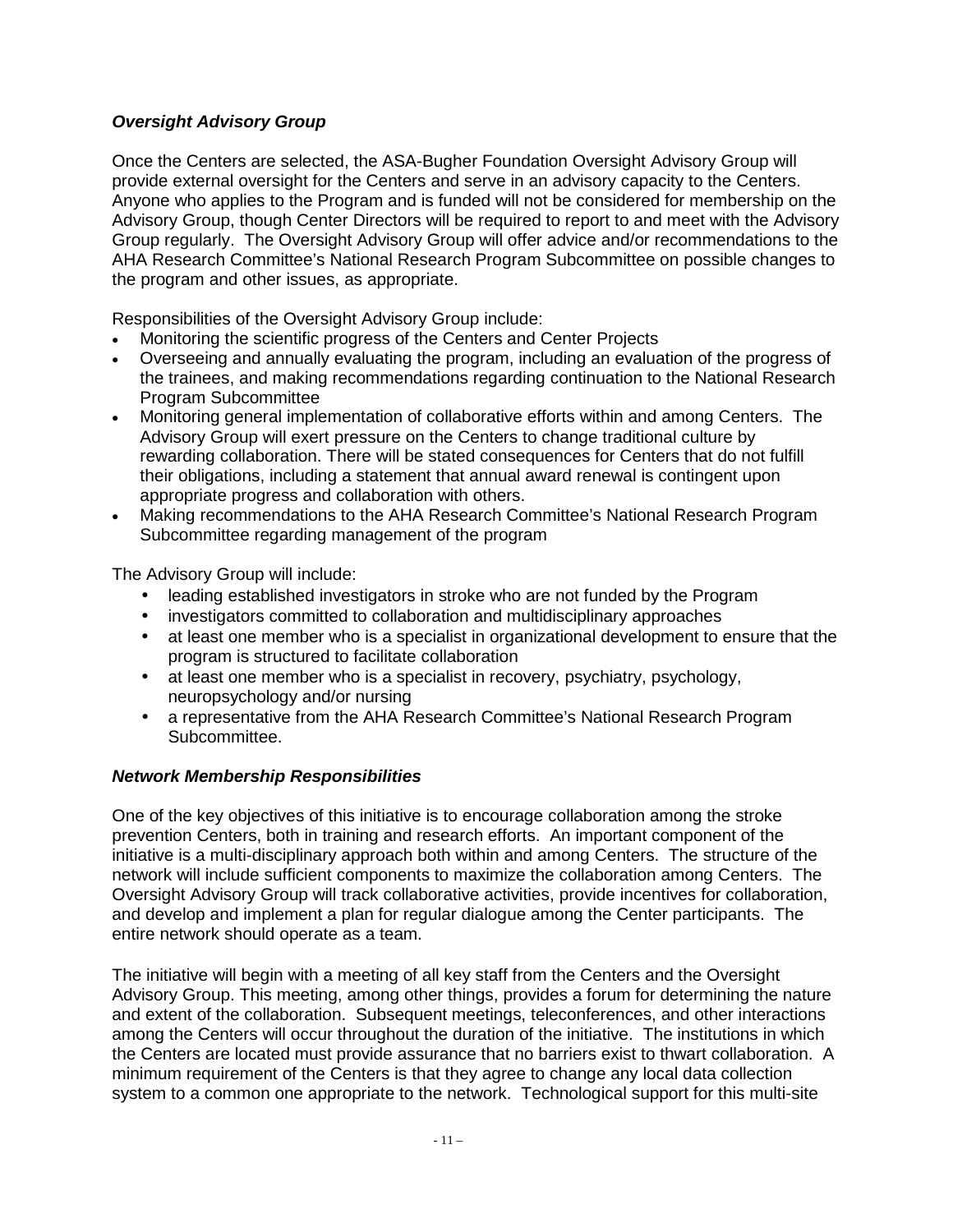program with an emphasis on collaboration will be provided to facilitate all the required interactions/meetings in an effective and convenient manner.

#### *Program Evaluation*

Preliminary measures of the success of the initiative have been identified. Each Center will be required to provide annual interim reports, as well as a final written scientific report of progress. Progress made and plans for the coming year shall be addressed in these annual reports. In addition to the annual and final reports of progress from each center, funded Centers will be asked to report on the following measures:

- Productivity of Centers—track publications and citations; document outcomes of research projects; document other funding resulting from the current initiative
- Transfer of intellectual property to the marketplace
- Impact of the fellowship training experience on career development: track trained fellows over a five-year period for such measures as percent of time in research, publications, other funding, promotion
- Report on the collaborative experience and lessons learned, including measures on the level of collaboration, such as heterogeneity of co-authors of papers (number of academic departments represented among co-authors)

### *Budget*

The Program will have a total budget of approximately \$7.2 million. The funding will be allocated per Center as follows:

| <b>Budget Item</b>                                                                                                                                                                | <b>Per Year Total</b> | <b>Per Center Total</b> |
|-----------------------------------------------------------------------------------------------------------------------------------------------------------------------------------|-----------------------|-------------------------|
| <b>Center Director</b>                                                                                                                                                            | \$50,000              | \$200,000               |
| Projects<br>Two - four projects per Center                                                                                                                                        | \$350,000             | \$1,400,000             |
| <b>Center Fellows</b><br>Two fellows in years one and two<br>Two fellows in years three and four<br>(each Fellowship \$59,091 for stipend<br>and other training-related expenses) | \$118,182             | \$472,728               |
| <b>Fellow Educational Courses</b><br>Up to \$9,091 per fellow over the two<br>year fellowship                                                                                     | \$9,091               | \$36,364                |
| <b>Collaborative Administrative Coordinator</b><br>One per Center                                                                                                                 | \$15,455              | \$61,818                |
| <b>Center Travel</b>                                                                                                                                                              | \$6,364               | \$25,445                |
| <b>Indirect Costs</b><br>Up to 10% allowed for Indirect Costs                                                                                                                     | \$54,909              | \$219,363               |
| Total                                                                                                                                                                             | \$604,000             | \$2,416,000             |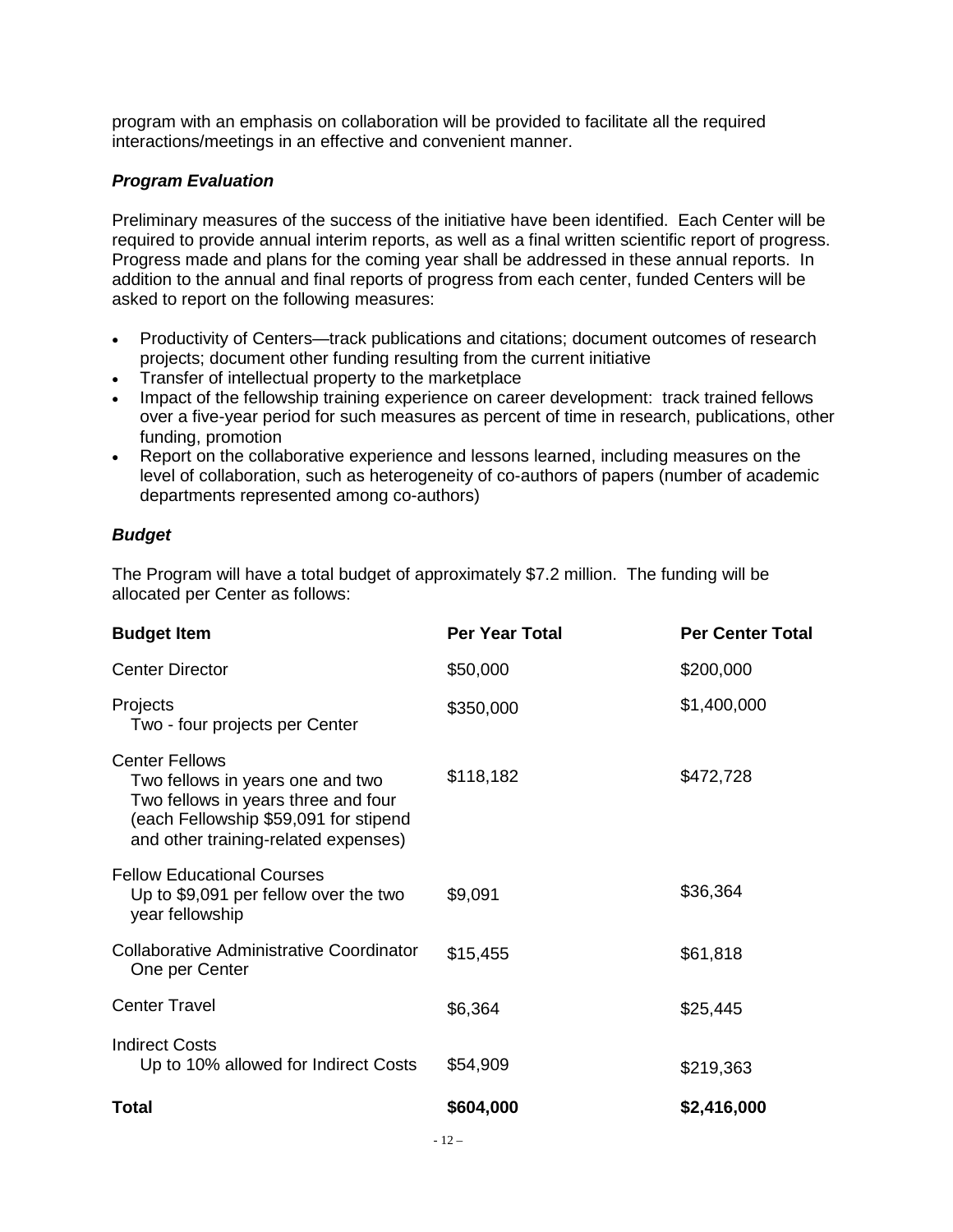If awarded, the Director and the institution assume an obligation to expend grant funds for the research purposes set forth in the application and in accordance with all regulations and policies governing the grant programs of the American Heart Association, Inc.

The AHA is currently paying all research payments quarterly on or around the 17th of the month following the end of the calendar quarter. Payments are made to institutions on behalf of the Center Director. If activated April 1, the first payment to the Center would be sent on or around July 17<sup>th</sup> (and in October, January, April, and July, thereafter). All payments will be in U.S. dollars.

### *Timeline*

| Activity                                                  | Date                       |
|-----------------------------------------------------------|----------------------------|
| Promotion of program                                      | December 2012 - March 2013 |
| Application forms and instructions on AHA web site        | <b>April 2013</b>          |
| Letter of intent deadline                                 | April 1, 2013              |
| Peer review committee recruitment                         | April 2013 - July 2013     |
| <b>Full Application Deadline</b>                          | June 1, 2013               |
| Review of proposals                                       | September - October 2013   |
| Funding decisions made by AHA Research Committee          | November 2013              |
| ASA-Bugher Centers of Excellence in Stroke Collaborative  | April 1, 2014              |
| Research activated                                        |                            |
| Centers conduct research, train fellows, interact, report | April 2014 - March 2018    |
| results                                                   |                            |

## *Letter of Intent*

Prospective applicants are asked to submit a letter of intent for the ASA-Bugher Center of Excellence in Stroke Collaborative Research on or before April 1, 2013. The letter should include the following information:

- Name, institution, address, telephone, and e-mail of proposed Director
- Names, institutions, addresses and e-mails of proposed Principal Investigators for Center research projects
- Names, institutions, addresses and e-mails of other Key Personnel, such as mentors for the training/fellowship program
- Information on any additional participating/affiliated institutions not listed above
- Brief overview of proposed projects maximum 1-2 paragraphs per project

A letter of intent is not required, is not binding, and does not enter into the review of a subsequent application. It is strongly encouraged, since the information it contains allows AHA staff to estimate the potential peer review workload and to avoid potential conflicts of interest in the peer review process. It also allows AHA to provide potential applicants with updated information about the application process if necessary.

The letter should be sent electronically via e-mail to the American Heart Association at [jennifer.knight@heart.org](mailto:jennifer.knight@heart.org) with a subject heading of ASA-Bugher Center of Excellence in Stroke Collaborative Research.